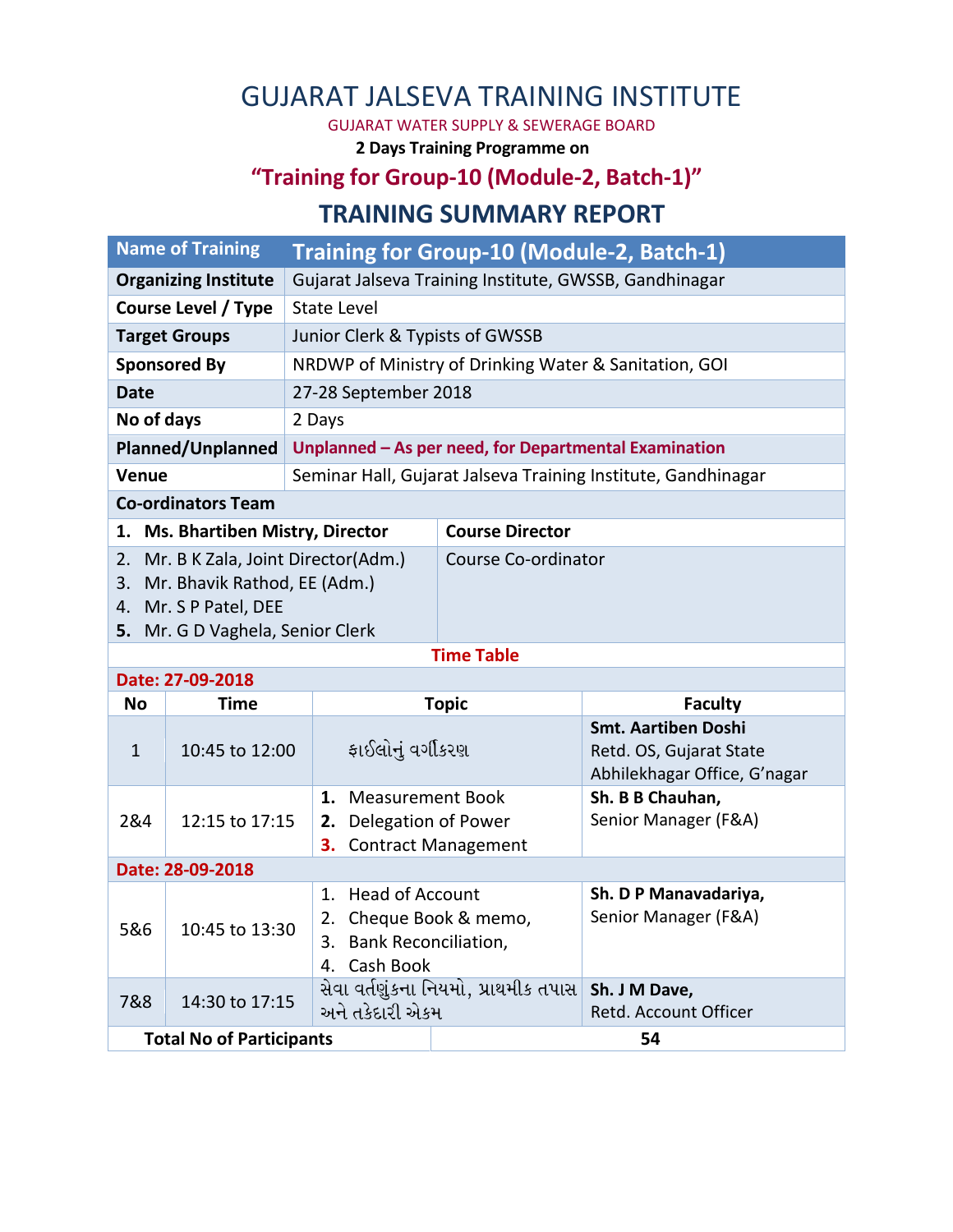## **List of Participants**

| <b>Sr</b>               | <b>CPF</b> | <b>Name of Employee</b> |                                      | <b>Designation</b>  | <b>Office</b>                 | <b>Place</b>    |
|-------------------------|------------|-------------------------|--------------------------------------|---------------------|-------------------------------|-----------------|
| <b>No</b>               | <b>No</b>  |                         |                                      |                     |                               |                 |
| $\mathbf{1}$            | 2789       | Mr.                     | <b>Aaratsinh R Patel</b>             | <b>Junior Clerk</b> | PH Circle                     | Godhra          |
| $\overline{2}$          | 10394      | Mr.                     | Abhaysinh Pratapji Dabhi             | <b>Junior Clerk</b> | PH Circle                     | Mehsana         |
| 3                       | 10488      | Mr.                     | Ajay P Munjopara                     | <b>Junior Clerk</b> | PHS Sub Div-2                 | Surendranagar   |
| 4                       | 10180      | Mr.                     | Alpesh Bhagwanbhai Patel             | Junior Clerk        | Zone-2                        | Ahmedabad       |
| 5                       | 2567       | Mr.                     | Amrutlal Somabhai Prajapati          | <b>Junior Clerk</b> | PHS Sub Div                   | Shihori         |
| 6                       | 10291      | Mr.                     | Anand B Majadhiya"                   | Junior Clerk        | <b>Water Tanker</b><br>Rajkot | Rajkot          |
| $\overline{\mathbf{z}}$ | 10153      | Mr.                     | <b>Anil R Patel</b>                  | <b>Junior Clerk</b> | PHS Mech Sub<br>Div           | Chikhli         |
| 8                       | 2189       | Mr.                     | Bhupendra Natvarlal Acharya          | Junior Clerk        | PHS Mech Sub<br>Div           | Ahmedabad       |
| 9                       | 3384       | Mr.                     | Bipin Shanabhai Vasava               | <b>Junior Clerk</b> | PHS Sub Div                   | Savli           |
| 10                      | 10190      | Mr.                     | Bipinkumar Mohanlal Solanki          | Junior Clerk        | PH Circle                     | Mehsana         |
| 11                      | 2310       | Mr.                     | Dineshbhai Gangoranbhai<br>Chaudhari | Typist              | PHW Mech<br>Division          | Rajkot          |
| 12                      | 1638       | Mr.                     | Dineshbhai Somabhai Bhatiya          | <b>Junior Clerk</b> | PHS Sub Div                   | Mehsana         |
| 13                      | 8786       | Mr.                     | Dipak Motibhai Makawana              | <b>Junior Clerk</b> | <b>PHW Division</b>           | Rajkot          |
| 14                      | 5588       | Mrs.                    | Dollyben J Makwana                   | Junior Clerk        | PHS Sub Div                   | Palitana        |
| 15                      | 10508      | Mr.                     | <b>Gaurav Kishor Parmar</b>          | <b>Junior Clerk</b> | PHW Mech<br>Division          | Bhuj            |
| 16                      | 2308       | Mr.                     | Gunvant Lalubhai Vanand              | Junior Clerk        | PH Mech Store<br>Div          | Gandhinagar     |
| 17                      | 10493      | Mr.                     | Hardip Dharmeshbhai Patel            | <b>Junior Clerk</b> | <b>PHW Division</b>           | Morbi           |
| 18                      | 10192      | Mr.                     | Harshad J Suthar                     | Junior Clerk        | PH Mech Circle                | Ahmedabad       |
| 19                      | 10178      | Mr.                     | Harshadbhai Bhikhabhai<br>Sharma     | Junior Clerk        | PMU, Modasa                   | Modasa          |
| 20                      | 10477      | Mr.                     | Hiren R Rathod                       | Junior Clerk        | PHS Sub Div-2                 | Gandhinagar     |
| 21                      | 2119       | Mr.                     | IR Limbachiya                        | <b>Junior Clerk</b> | PHS Sub Div                   | Bayad           |
| 22                      | 10496      | Mr.                     | Imatiya Ahmedbhai Gaja               | Junior Clerk        | <b>PHW Division</b>           | <b>Botad</b>    |
| 23                      | 9870       | Mr.                     | J P Parmar                           | <b>Junior Clerk</b> | PHS Sub Div                   | <b>Bilimora</b> |
| 24                      | 10495      | Mr.                     | Jasmin Dayabhai Vala                 | Junior Clerk        | Zone-5                        | Junagadh        |
| 25                      | 10187      | Mr.                     | Kirankumar V Bathavar                | <b>Junior Clerk</b> | <b>PHW Division</b>           | Rajkot          |
| 26                      | 10129      | Mr.                     | Kirtikumar Chandulal Chavada         | Junior Clerk        | <b>PHW Division</b>           | Mehsana         |
| 27                      | 1437       | Mrs.                    | Lalitaben Santibhai Bhimani          | Typist              | <b>PHW Division</b>           | Jetpur          |
| 28                      | 10338      | Mr.                     | Naresh Punjabhai Sumara              | Junior Clerk        | PH Circle                     | Bhavnagar       |
| 29                      | 10480      | Mr.                     | Nilesh Nansibhai Bhatti              | Junior Clerk        | PHW Mech<br>Division          | Rajkot          |
| 30                      | 10233      | Mr.                     | Nilesh Prabhubhai Patadiya           | Junior Clerk        | <b>PHW Division</b>           | Surendranagar   |
| 31                      | 10594      | Mr.                     | P B Patel                            | <b>Junior Clerk</b> | PHS Sub Div                   | Navsari         |
| 32                      | 10518      | Mr.                     | Parimal Ashvinkumar Das              | Junior Clerk        | PH Circle                     | Nadiad          |
| 33                      | 2635       | Mr.                     | Pravinbhai Godadbhai Solanki         | Junior Clerk        | PHS Sub Div                   | Danta           |
| 34                      | 10131      | Mrs.                    | R U Parekh                           | <b>Junior Clerk</b> | <b>PHW Division</b>           | Gandhinagar     |
| 35                      | 8485       | Mr.                     | Rakesh G Patel                       | <b>Junior Clerk</b> | <b>PHW Division</b>           | Navsari         |
| 36                      | 10523      | Mr.                     | Sanjay B Patel                       | Junior Clerk        | PHS Sub Div                   | Uchchhal        |
| 37                      | 10176      | Mr.                     | Sanjay P Makwana                     | Junior Clerk        | <b>PHW Division</b>           | Modasa          |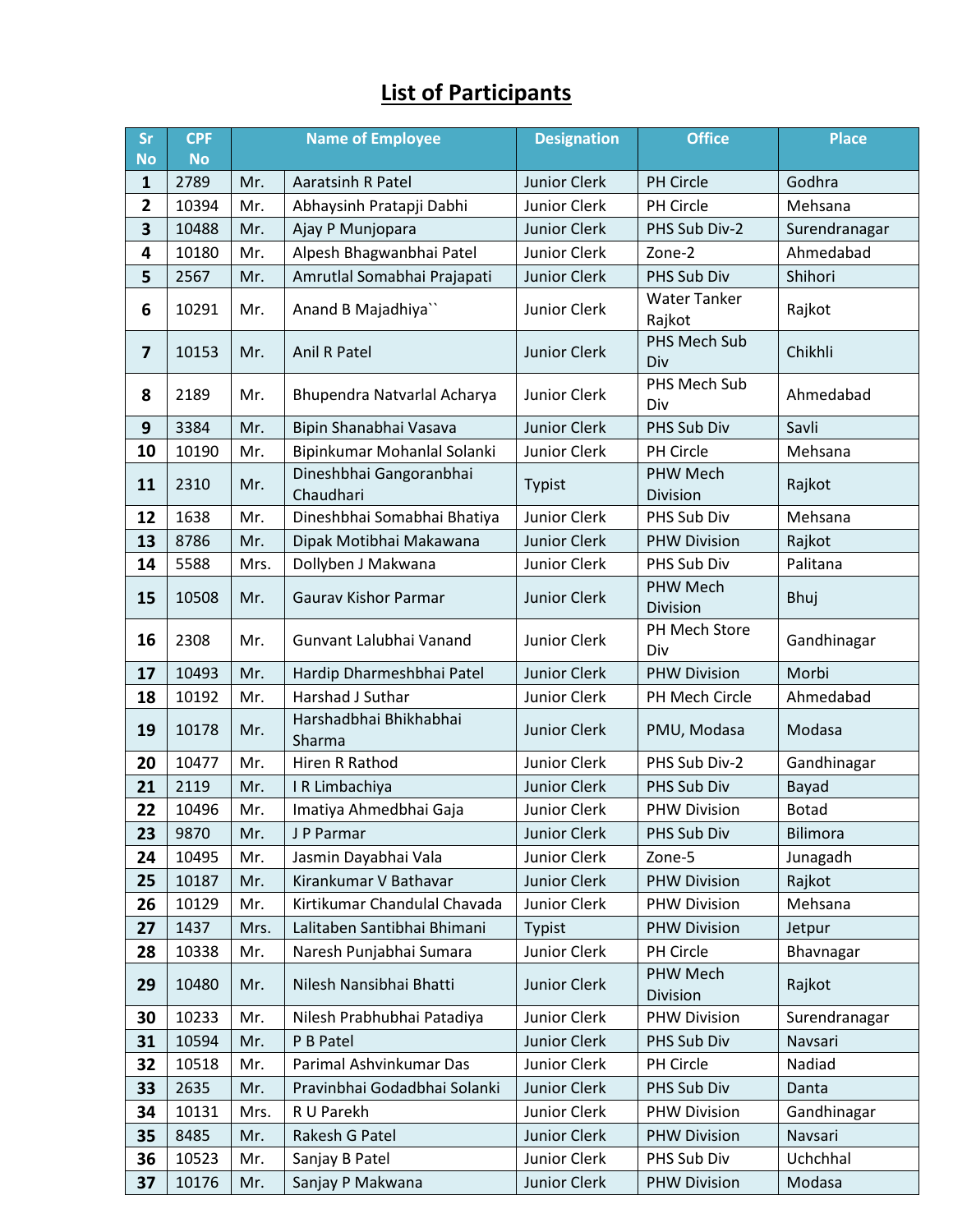| Sr | <b>CPF</b> | <b>Name of Employee</b> |                                            | <b>Designation</b>  | <b>Office</b>                      | <b>Place</b>              |
|----|------------|-------------------------|--------------------------------------------|---------------------|------------------------------------|---------------------------|
| No | <b>No</b>  |                         |                                            |                     |                                    |                           |
| 38 | 10083      | Mr.                     | Sanjaysinh K Singh                         | <b>Junior Clerk</b> | <b>PHW Division</b>                | <b>Bharuch</b>            |
| 39 | 10595      | Mr.                     | Shakil Mohammad Arab                       | Junior Clerk        | <b>PHW Division</b>                | Bhuj                      |
| 40 | 4158       | Mrs.                    | Sharmista Hirenbhai Mehta                  | <b>Junior Clerk</b> | <b>PHW Mech</b><br><b>Division</b> | Bhavnagar                 |
| 41 | 2322       | Mr.                     | Shivabhai Gangabhai Solanki                | Junior Clerk        | PHS Sub Div                        | Harij                     |
| 42 | 3674       | Mr.                     | Sumit Jesha Daresha                        | <b>Junior Clerk</b> | PHS Sub Div                        | Mangrol                   |
| 43 | 10268      | Mr.                     | Sunil Balaji Gohil                         | Junior Clerk        | <b>PHW Division</b>                | Porbandar                 |
| 44 | 10596      | Mr.                     | Sunny Haribhai Madhvi                      | <b>Junior Clerk</b> | <b>PHW Division</b>                | Bhachau                   |
| 45 | 3979       | Mr.                     | Sureshbhai Ranchoddas Ratoja               | <b>Junior Clerk</b> | <b>PHW Division</b>                | Limbdi<br>(Surendranagar) |
| 46 | 10609      | Mr.                     | Suryadevsinh Ranjitsinh Jhalu              | <b>Junior Clerk</b> | PHS Sub Div                        | Sayla                     |
| 47 | 10520      | Mrs.                    | Tanviben M Jani                            | <b>Junior Clerk</b> | <b>PHW Division</b>                | Morbi                     |
| 48 | 10386      | Mr.                     | Trupti Tarulbhai bhatt                     | <b>Junior Clerk</b> | HO, GWSSB                          | Gandhinagar               |
| 49 |            | Mr.                     | Vanrajsinh Arjunsinh Chavda                | <b>Junior Clerk</b> | PHS Sub Div                        | Sami                      |
| 50 | 8143       | Mr.                     | Vijay Ranmalbhai Yadav                     | Junior Clerk        | PHS Sub Div                        | Jasdan                    |
| 51 | 10487      | Mrs.                    | Vinaben H Patel                            | Junior Clerk        | PHS Sub Div                        | Valsad                    |
| 52 | 4225       | Mrs.                    | Vinaben Rameshbhai Patel                   | Junior Clerk        | <b>PHW Mech</b><br><b>Division</b> | Mehsana                   |
| 53 | 10191      | Mr.                     | Vipulkumar Kailashchandra<br><b>Bhojak</b> | Junior Clerk        | PH Dharoi Div                      | Mehsana                   |
| 54 | 9786       | Mr.                     | Zuber Sufi Shaikh                          | Junior Clerk        | Zone-2                             | Ahmedabad                 |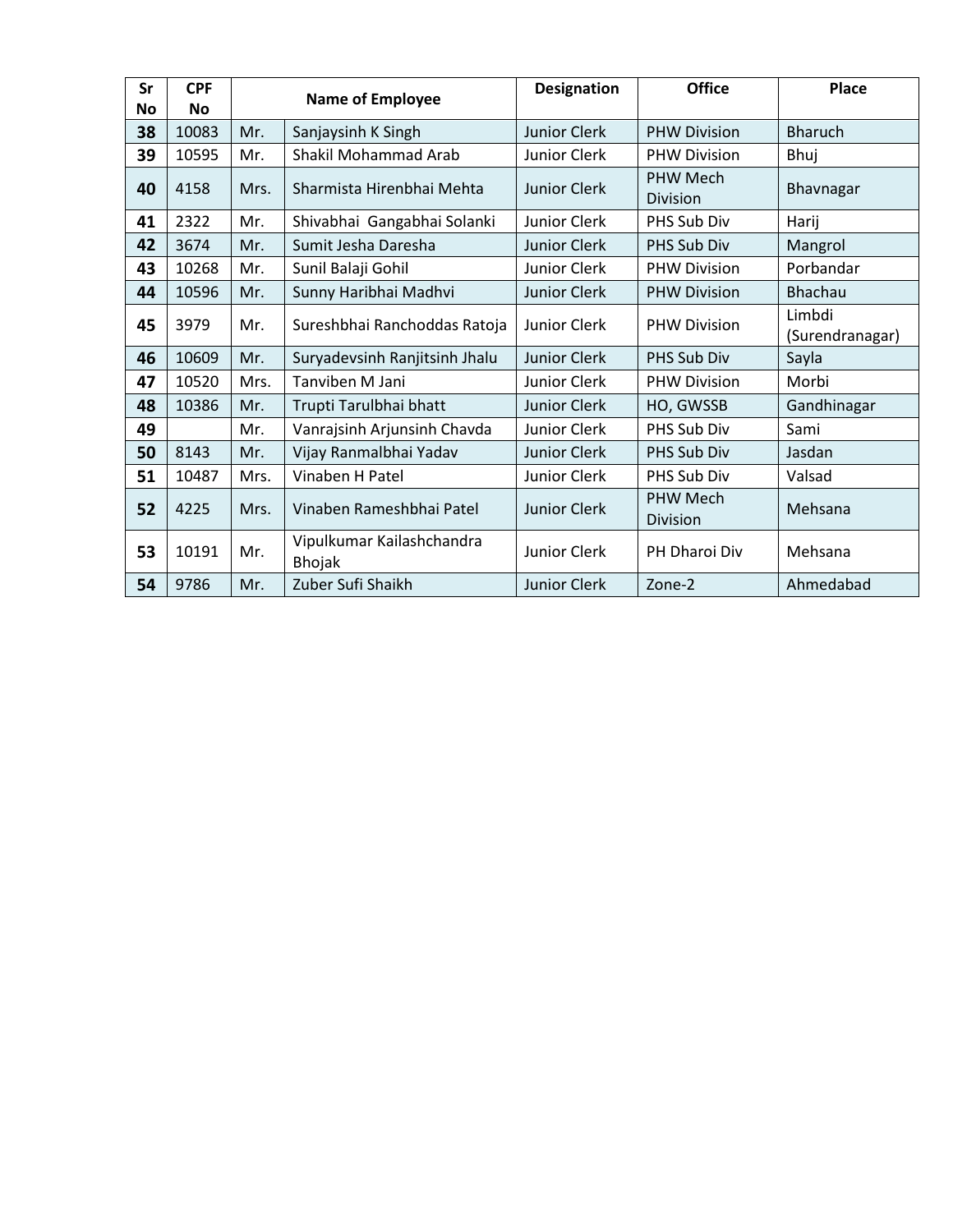## **Photo Gallery**

1. **Smt. Aartiben Doshi,** OS, Gujarat State Abhilekhagar Office, Gandhinagar, addressing the trainees



2. **Sh. B B Chauhan**, Senior Manager (F&A), GWSSB addressing the trainees